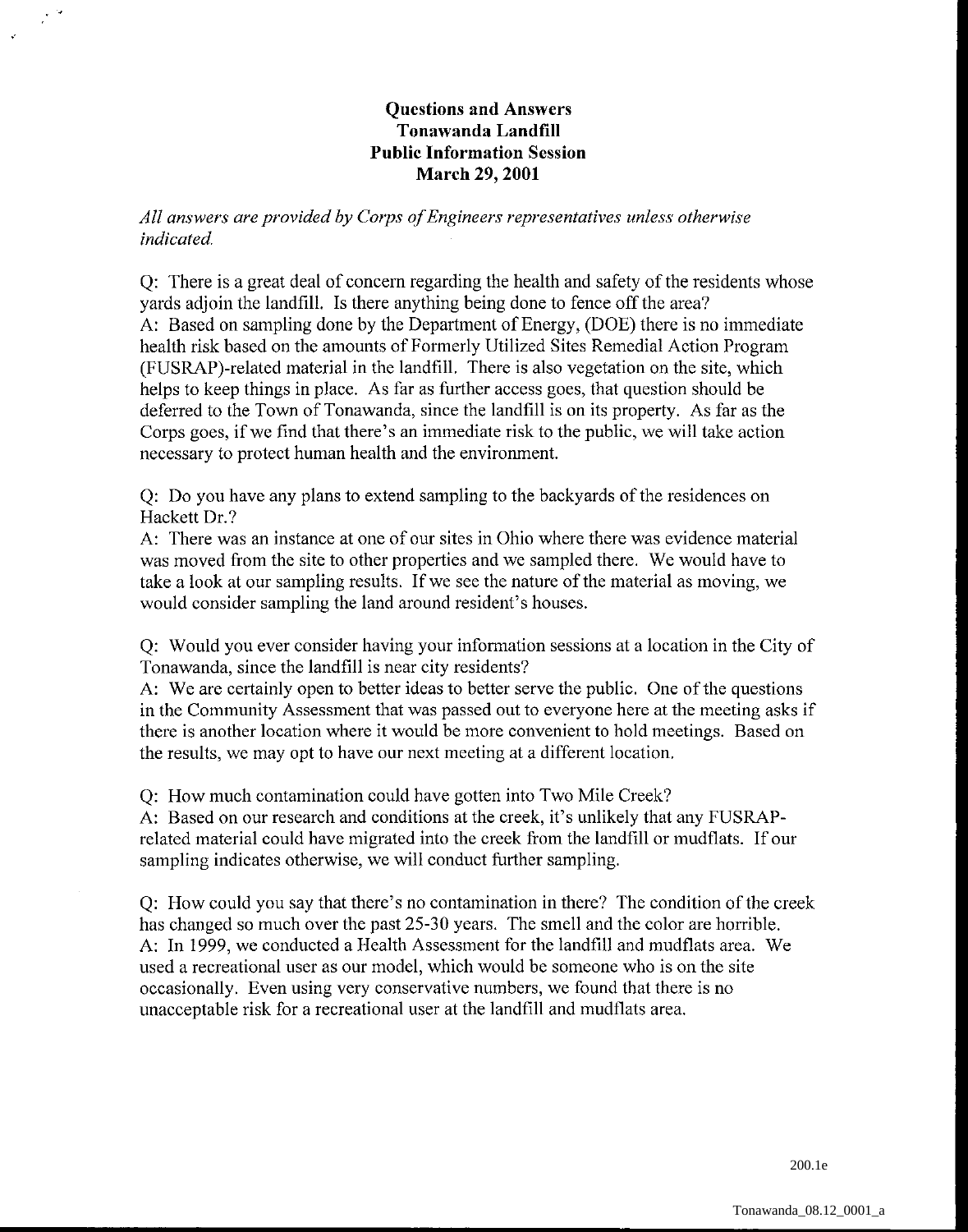Q: My grandchildren go to Holmes Elementary School, which is near the Linde Site. Has there been any testing and sampling of the school?

A ( Fie Co. Legislature): The DOE conducted three kinds of studies (soil, surface and a fly-over with hi-tech equipment) in 1994-1995. There were no findings of contamination. (Corps): There is also an air monitor currently on top of the school, which has not had any above normal readings.

Q: What triggered the study of the Mudflats?

A: Under the direction of our Headquarters in Washington, we were able to secure funding.

Q: Is there any chemical contamination in the landfill? Who is taking care of that? A (New York State Department of Environmental Conservation (NYSDEC)): The Town of Tonawanda owns and is ultimately responsible for any chemical contamination that is present. There is some low-level chemical contamination in the landfill, which is to be expected. We (the NYSDEC) are currently working with the town to cap the landfill, but we need to see what the Corps finds in its sampling before we consider the cap.

Q: What makes you so sure a cap is going to work?

A (NYSDEC): A well-maintained cap will keep the rain water out. Capping is the usual solution for closing a landfill.

Q: Are you sure that digging into the ground with a shovel is the only way to access the contamination?

A: Of course, there are other ways to become exposed. You can ingest the dirt or rub the dirt on your skin; if the dirt becomes airborne and you breathe it, that's another way. There are no guarantees but based on the fact that the land is covered in vegetation and the depth of the contamination, the only reasonable way someone can become exposed would be to dig up the dirt with a shovel. Our health assessment looked at different methods of exposure and found that there is no immediate threat, but we will supplement that finding with further sampling.

Q: I've lived in the area and have seen Praxair turn from a playground into Ft. Knox, and you're telling us that there's nothing going on there?

A: We are currently performing remedial action at the Linde site. There are cranes, plows and other pieces of heavy equipment that need to be segregated from the Praxair workers for safety reasons. Other than that, how Praxair chooses to conduct its security is its business.

Q: I have a question regarding the upcoming sampling. Does the Corps or the DOE have any idea on the quantities of contamination in the Landfill and Mudflats area? A: We've estimated that there's around 10,000 cubic yards of contaminatcd soil in the landfill, which would be around 135 rail cars worth. These estimates are based on the information we currently have, and could be revised based on our sampling results.